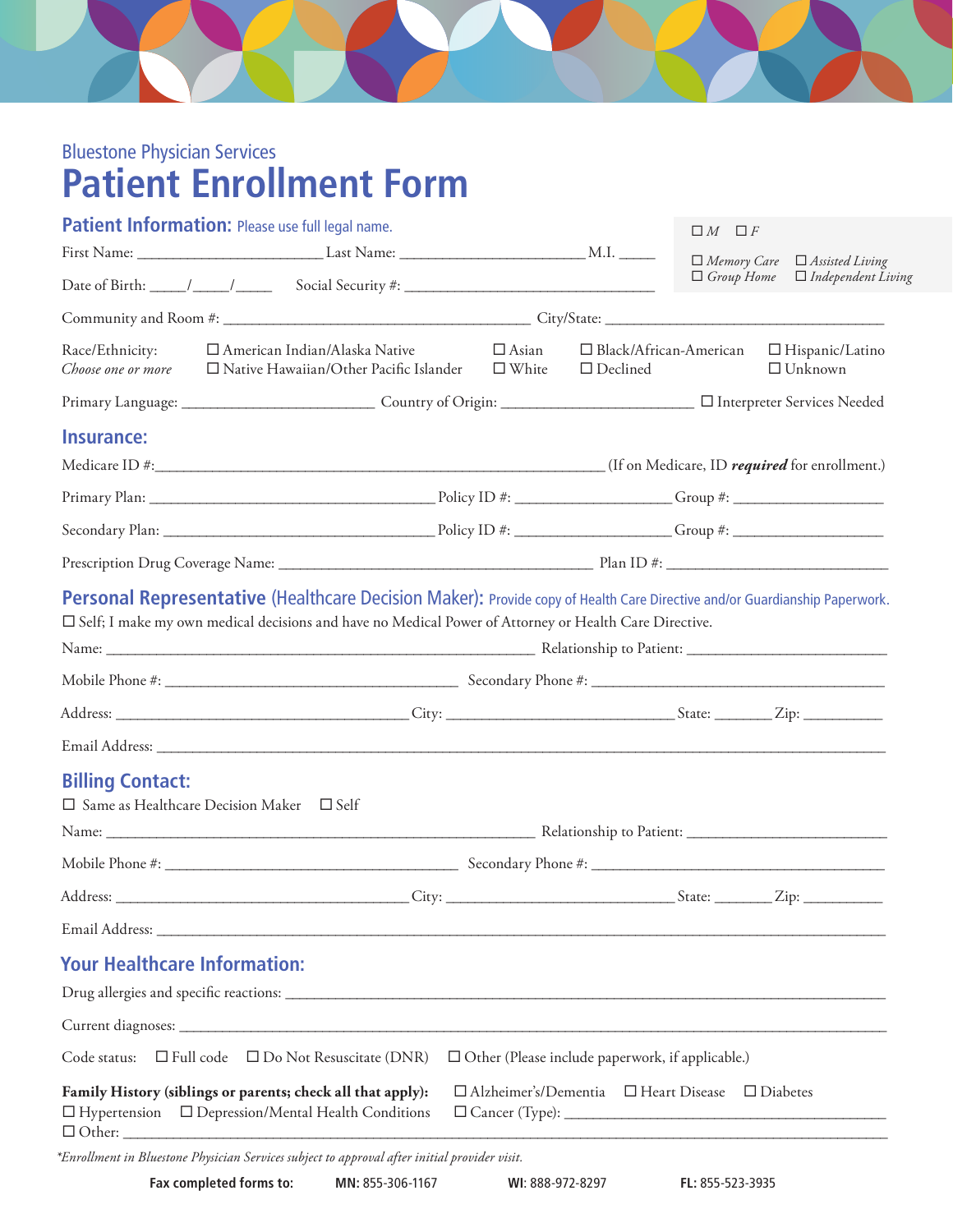## Bluestone Physician Services **Authorization for Release of Health Information**

Patient Information: Please use full legal name.

|                                                                                                                                                                                                                                           | *Release Information From (Required):                                                                                                   |                                                                                                                                                                                           |  |  |  |
|-------------------------------------------------------------------------------------------------------------------------------------------------------------------------------------------------------------------------------------------|-----------------------------------------------------------------------------------------------------------------------------------------|-------------------------------------------------------------------------------------------------------------------------------------------------------------------------------------------|--|--|--|
|                                                                                                                                                                                                                                           |                                                                                                                                         |                                                                                                                                                                                           |  |  |  |
|                                                                                                                                                                                                                                           |                                                                                                                                         |                                                                                                                                                                                           |  |  |  |
|                                                                                                                                                                                                                                           |                                                                                                                                         |                                                                                                                                                                                           |  |  |  |
| <b>Release Information To:</b><br>MINNESOTA/WISCONSIN/VIRGINIA<br><b>Bluestone Physician Services</b><br>Attn: Medical Records Dept.<br>270 Main Street N., Suite 300<br>Stillwater, MN 55082<br>FAX: 855-490-4045<br>PHONE: 651-342-4275 |                                                                                                                                         | <b>FLORIDA</b><br><b>Bluestone Physician Services</b><br>Attn: Medical Records Dept.<br>10150 Highland Manor Drive, Suite 240<br>Tampa, FL 33610<br>FAX: 877-916-7631 PHONE: 844-799-4513 |  |  |  |
|                                                                                                                                                                                                                                           | *Information To Be Released (Required): Indicate ONLY the information that you are authorizing to be released.                          |                                                                                                                                                                                           |  |  |  |
|                                                                                                                                                                                                                                           | $\square$ Notes from <b>four</b> most recent provider visits                                                                            | $\square$ Labs and imaging within last two years                                                                                                                                          |  |  |  |
| $\Box$ Hospital discharges within last two years                                                                                                                                                                                          |                                                                                                                                         | $\Box$ Other:                                                                                                                                                                             |  |  |  |
|                                                                                                                                                                                                                                           | By law, you must specifically request the following information for it to be released:                                                  |                                                                                                                                                                                           |  |  |  |
|                                                                                                                                                                                                                                           | Chemical dependency program: $\Box$ Yes $\Box$ No                                                                                       | Behavioral health notes: $\square$ Yes $\square$ No                                                                                                                                       |  |  |  |
|                                                                                                                                                                                                                                           | I hereby authorize the release of my individually identifiable health information described above for treatment and payment purposes. I |                                                                                                                                                                                           |  |  |  |

understand that this authorization to release health information is voluntary. I understand that the information disclosed under this authorization may be redisclosed by the recipient and may no longer be protected by federal or state law.

I understand that my healthcare and the payment for my healthcare will not be affected by my signing of this form. I understand I may request a copy of this form after I sign it. I understand that this authorization may be revoked by me by written notice to Bluestone Physician Services. I understand that if I revoke this authorization it will not have any effect on any actions taken by Bluestone Physician Services before receiving my revocation. This release covers past, present and future encounters/visits unless I write in specific treatment dates here: \_\_\_\_\_\_\_\_\_\_\_\_\_\_ to \_\_\_\_\_\_\_\_\_\_\_. This consent does not expire unless I write in a specific expiration date here: \_\_\_\_\_

\_\_\_\_\_\_\_\_\_\_\_\_\_\_\_\_\_\_\_\_\_\_\_\_\_\_\_\_\_\_\_\_\_\_\_\_\_\_\_\_\_\_\_\_\_\_\_\_\_\_\_\_\_\_\_\_\_\_\_\_\_\_\_\_\_\_\_\_\_\_\_\_\_\_\_\_\_\_\_\_ \_\_\_\_\_\_\_\_\_\_\_\_\_\_\_\_\_\_\_\_\_\_\_

*Patient or Legal Representative Signature Date*

\_\_\_\_\_\_\_\_\_\_\_\_\_\_\_\_\_\_\_\_\_\_\_\_\_\_\_\_\_\_\_\_\_\_\_\_\_\_\_\_\_\_\_\_\_\_\_\_\_\_\_\_\_\_\_\_\_\_\_\_\_\_\_\_\_\_\_\_\_\_\_\_\_\_\_\_\_\_\_\_\_\_\_\_\_\_\_\_\_\_\_\_\_\_\_\_\_\_\_\_\_\_\_\_\_\_\_\_ *Legal Representative Printed Name and Authority to sign for patient (i.e. Health Care Directive, Medical POA; must include documentation)*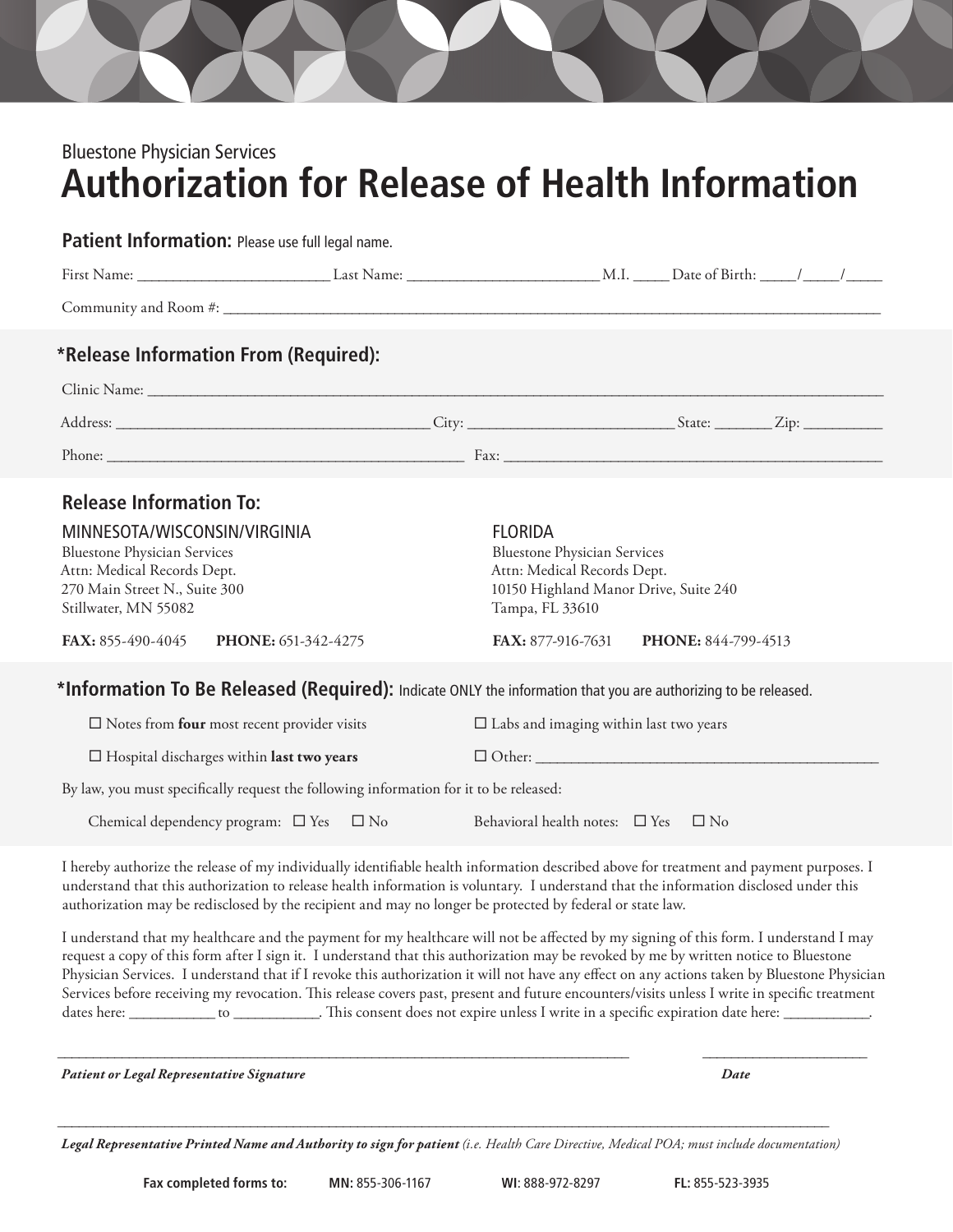### Bluestone Physician Services **Consent for Services**

| Pа<br>t i Ai<br>$\sim$<br>. | ы<br>. |  |
|-----------------------------|--------|--|
|                             |        |  |
|                             |        |  |

Community and Room #: \_\_\_\_\_\_\_\_\_\_\_\_\_\_\_\_\_\_\_\_\_\_\_\_\_\_\_\_\_\_\_\_\_\_\_\_\_\_\_\_\_\_\_ City/State: \_\_\_\_\_\_\_\_\_\_\_\_\_\_\_\_\_\_\_\_\_\_\_\_\_\_\_\_\_\_\_\_\_\_\_\_\_\_\_\_

**Consent for Services and Disclosure of Information for Treatment:** I consent to the performance of any and all medical evaluation and treatment, preventative care service and procedures which are deemed necessary or advisable by Bluestone medical providers and designees. I consent to the use of telemedicine services in the course of my diagnosis and treatment with my Bluestone Provider Team. Telemedicine involves the use of audio, video or other electronic communications to interact with you, and consult with your healthcare provider(s). I also consent to the use and disclosure of my health information by Bluestone for my treatment, including disclosure of my health care information to health care providers and facilities unrelated to Bluestone that may be involved in my care. Bluestone may disclose my health information to and access my health information from other providers using a record locator service or patient information service of a health information exchange for treatment unless **I object by checking here:** 

**Notice of Privacy Practices and Consent (Acknowledgment of Receipt):** I received a copy of Bluestone's Privacy Practices and understand I have a right to review these before signing this consent form. I understand that Bluestone may change its privacy practices in the future, that any changes will be posted on Bluestone's website and that I may request a copy of the new privacy practices at any time. I understand I can contact Bluestone's Privacy Officer with any questions I may have about the Notice of Privacy Practices. In addition to the other uses and disclosures described in this document, I consent to the use and disclosure of my health information for the purposes described in the Notice of Privacy Practices, including Bluestone's health care operations.

**Insurance Assignment and Payment Consent:** I authorize payments directly to Bluestone of insurance, Medicare or Medical Assistance benefits, or funds from other sources I am entitled to receive as payment for services provided to me. I consent to the use and disclose my health information for payment purposes. In addition, my insurer may share my past, current and future health and account records with Bluestone about services received from Bluestone and care providers unrelated to Bluestone. These records may be used by Bluestone as needed to manage, coordinate and improve the quality of my care.  **My insurer may not release health information from providers unrelated to Bluestone for the purposes described above.**

**Use of Health Care Records in Program Evaluations and Training:** I give Bluestone permission to use and disclose information gathered during the course of my treatment from Bluestone, including information from my treatment records, for the purposes of program evaluation and training and for quality review of staff performance at Bluestone.

**Patient Centered Medical Home and Chronic Care Management:** I give Bluestone permission to enroll me in the Bluestone program, which includes appropriate practitioner/care management visits and activities, which will be billed to my insurance with normal deductibles and copays. I understand that only one practitioner may furnish and be paid for CCM services during a given calendar month and that I have the right to stop CCM services at any time. I understand information concerning this program is available on the Bluestone website at www.BluestoneMD.com/forms.

**Consent for Use of Medical Records in Academic Research:** I authorize Bluestone Physician Services to use or disclose my health records for medical or academic research, including health records created at any time by Bluestone and records Bluestone received from other health care providers, unless I object by checking here:  **I request that Bluestone will tell me the dates on which my health records are released for research and tell me how to contact external researchers who have received my records.**

**Immunization Consent:** I consent and authorize Bluestone Physician Services to conduct collection, testing, and analysis for the purposes of a COVID-19 diagnostic test. I acknowledge and understand that my COVID-19 diagnostic test will require the collection of an appropriate sample by my healthcare provider through a nasopharyngeal swab, oral swab, or other recommended collection procedures. I give consent to receive CDC-recommended vaccinations (Including but not limited to COVID-19, Influenza, Shingrix/Shingles, Prevnar13/Pneumonia, Pneumovax 23/Pneumonia and Boostrix/Pertussis, Tetanus). Notify us of allergies or adverse reactions to any vaccinations. I understand this consent form is valid as long as I remain a Bluestone Physician Services patient or I request an update. Immunizations and their administration will be billed through patient's insurance. Medicare Part B and Part D covers most vaccinations. There is typically no out-of-pocket cost. Check with your insurance to confirm vaccination coverage benefits. It is the responsibility of the patient or healthcare power of attorney to assure correct insurance information is on file. **I do not give consent for vaccinations.**

**Consent to Email or Text Usage:** I authorize Bluestone to communicate sensitive information about me, including, billing, payment, and appointmentrelated information, via text message (also known as SMS) and e-mail. If you are designating a Personal Representative to access your appointment or billing and payment information regarding services provided to you by Bluestone please list their name, email address and mobile phone number below. Bluestone does not charge for this service, but standard text messaging rates may apply as provided in your wireless plan (contact your carrier for details). **I would like to opt-out of receiving text messages and e-mails from Bluestone.**

**Family/Patient Bluestone Bridge and Patient Portal Access:** I authorize my personal representative to access my health care information and communicate with my Bluestone Provider Team electronically through the Bluestone Bridge and/or the Bluestone Patient Portal. If designating a Personal Representative to access your health care records and communicate with your provider team regarding your care please list their name and email address below.

*This consent applies to health information Bluestone already has about me, information about future care I may receive from Bluestone and information Bluestone receives from third parties. This consent will continue unless I cancel by giving written notice to Bluestone Physician Services or it expires as required by law. Cancellation will apply after the date when the notice to cancel is received. It will not affect information that used or disclosed before cancellation.* 

|                                                                                                                                                                                                                                                                 |                  | Date:<br>the control of the control of the control of the control of the control of the control of |                                                                                                                                          |  |
|-----------------------------------------------------------------------------------------------------------------------------------------------------------------------------------------------------------------------------------------------------------------|------------------|----------------------------------------------------------------------------------------------------|------------------------------------------------------------------------------------------------------------------------------------------|--|
|                                                                                                                                                                                                                                                                 |                  | Cell Phone:                                                                                        |                                                                                                                                          |  |
| Email address: the contract of the contract of the contract of the contract of the contract of the contract of the contract of the contract of the contract of the contract of the contract of the contract of the contract of<br>Personal Representative Name: |                  |                                                                                                    | Note: Must be signed by patient, unless mentally or physically unable.<br>$\Box$ No email address $\Box$ Decline access to Bridge/Portal |  |
| Fax completed forms to:                                                                                                                                                                                                                                         | MN: 855-306-1167 | WI: 888-972-8297                                                                                   | FL: 855-523-3935                                                                                                                         |  |